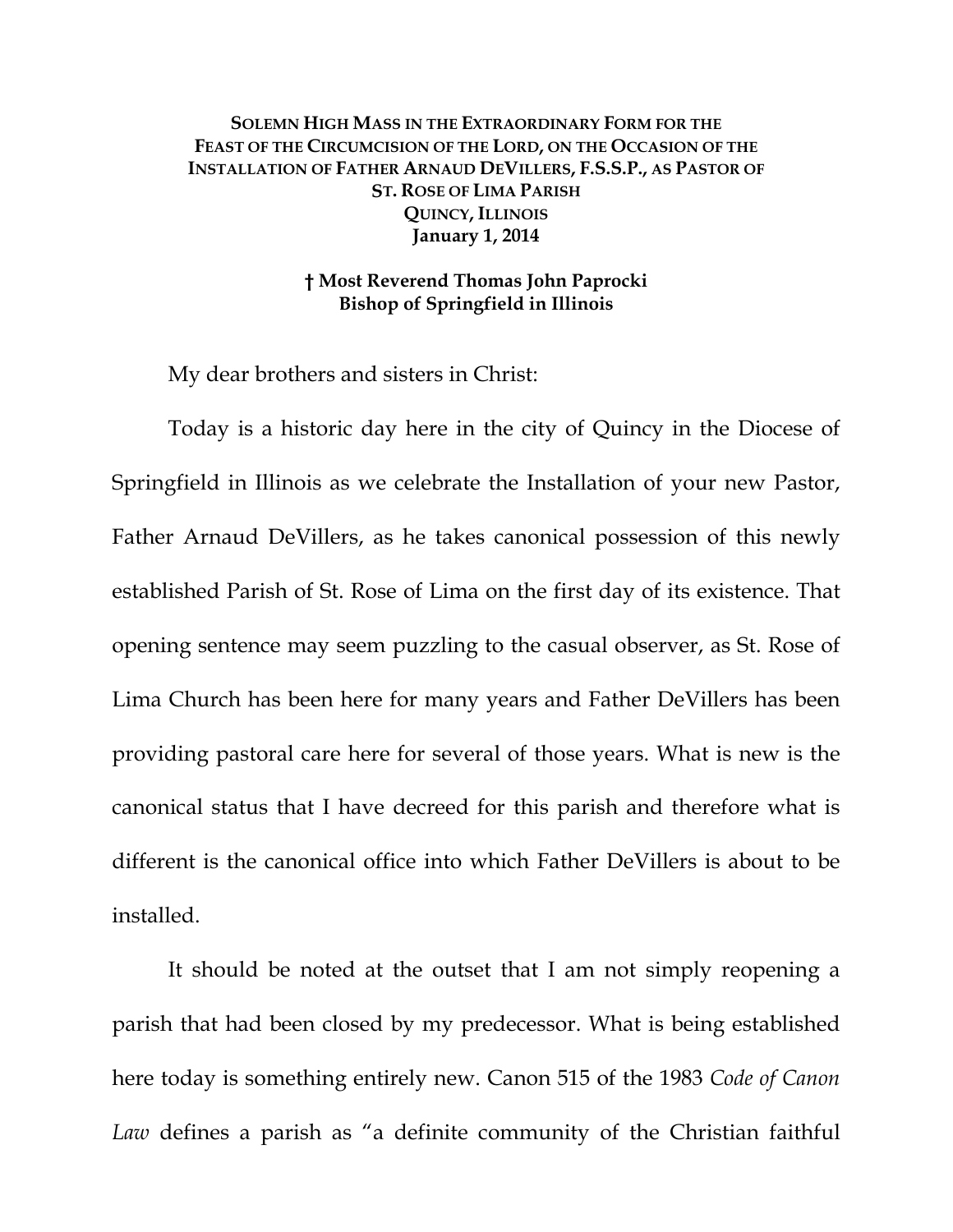established on a stable basis within a particular church; the pastoral care of the parish is entrusted to a pastor as its own shepherd under the authority of the diocesan bishop." Canon 518 further specifies that, as "a general rule, a parish is to be territorial, that is, it embraces all the Christian faithful within a certain territory; whenever it is judged useful, however, personal parishes are to be established based upon rite, language, the nationality of the Christian faithful within some territory or even upon some other determining factor." It is the latter that I have established, that is, not a territorial parish, but a personal parish based upon a determining factor.

 As my canonical decree of establishment states, I have consulted with the priests of the Quincy Deanery, in particular the pastors of the neighboring parishes, and have heard the advice of the Presbyteral Council, which voted unanimously on November 25, 2013 by a vote of 13 yes, 0-no, and 0-abstentions to recommend the establishment of Saint Rose of Lima as a personal parish in Quincy in accord with canon 518 for the pastoral needs of those persons who have an affinity for the celebration of the sacred liturgy according to the extraordinary form. In accord with this unanimous recommendation, as Diocesan Bishop of the Diocese of Springfield in Illinois, I have decreed the canonical establishment of a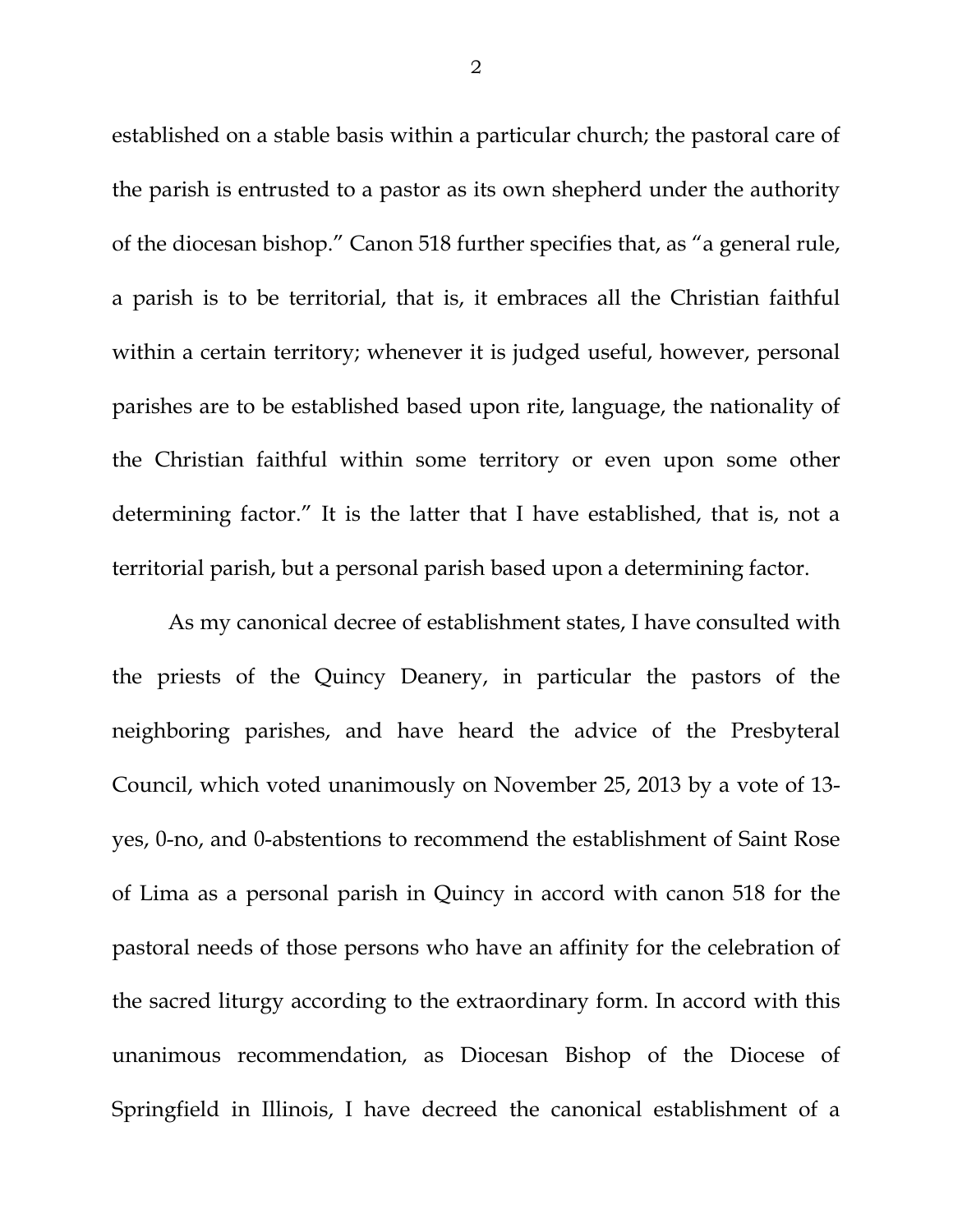personal parish, to be named St. Rose of Lima Parish, in Quincy, Illinois, effective January 1, 2014, for those persons in the Quincy area and the surrounding vicinity who have an affinity for the celebration of the sacred liturgy according to the extraordinary form and to provide these faithful with the pastoral solicitude expressed in the motu proprio *Ecclesia Dei* of June 30, 1988, and augmented in the motu proprio *Summorum Pontificum* of July 7, 2007.

 It is a great blessing that Father Arnaud DeVillers and Father Robert Fromageot have said yes to the call to serve as Pastor and Parochial Vicar, respectively, of this new canonical parish. I am grateful to them and to the Priestly Fraternity of Saint Peter for the gift of their priestly ministry.

The installation of a new pastor reminds me of the great privilege I had in serving as the pastor of a parish from 2001 to 2003. My Mass of Installation was in February of 2001, near the start of the new millennium. Father DeVillers will now serve you as pastor within this Third Millennium, so I think it is fitting to call to mind a theme suggested by our late Holy Father, the Great Pope Blessed John Paul II, soon to be Saint John Paul II, in his Apostolic Letter, *NOVO MILLENNIO INEUNTE*, "On entering the New Millennium," which I quote as follows (nos. 30-31): "First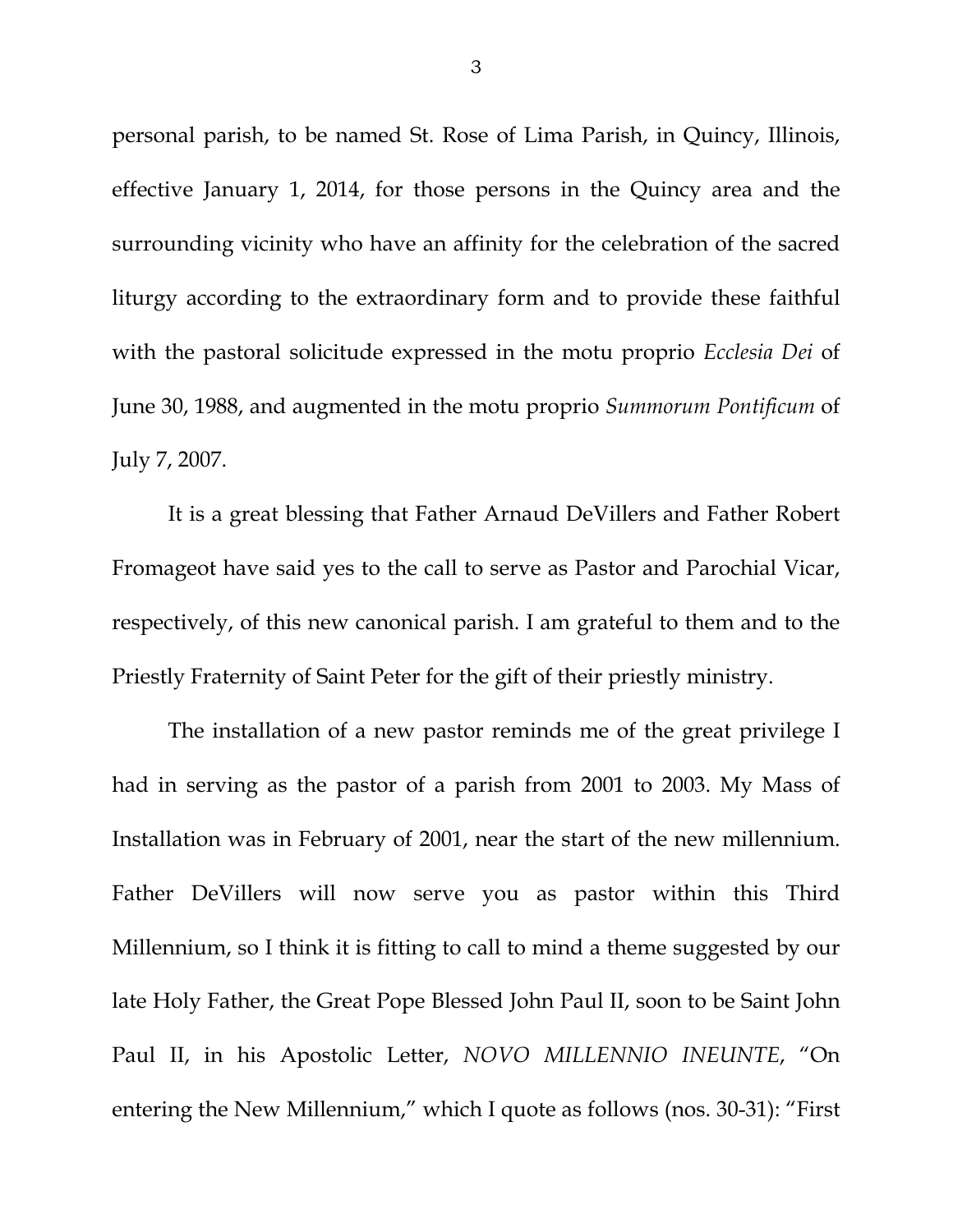of all, I have no hesitation in saying that all pastoral initiatives must be set in relation to *holiness*. . . . To ask catechumens: 'Do you wish to receive Baptism?' means at the same time to ask them: 'Do you wish to become holy?' It means to set before them the radical nature of the Sermon on the Mount: 'Be perfect as your heavenly Father is perfect' (*Mt* 5:48)".

Pope John Paul II used to send a letter every year to all the priests of the Church on the occasion of Holy Thursday. In 2001, he wrote this to his priests:

"At this time, I am thinking of the work you do every day, work that is often hidden and, without making headlines, causes the kingdom of God to advance in people's minds and hearts. I want you to know of my admiration for this ministry, discreet, tenacious and creative, even if it is sometimes watered by those tears of the soul which only God sees and 'stores in his bottle.' Your ministry is all the more admirable when it is tested by the resistance of a widely secularized environment, which subjects priestly activity to the temptations of fatigue and discouragement. You well know that such daily commitment is precious in the eyes of God. At the same time, I wish to echo the voice of Christ who continually calls us to deepen our relationship with him. 'Behold, I stand at the door and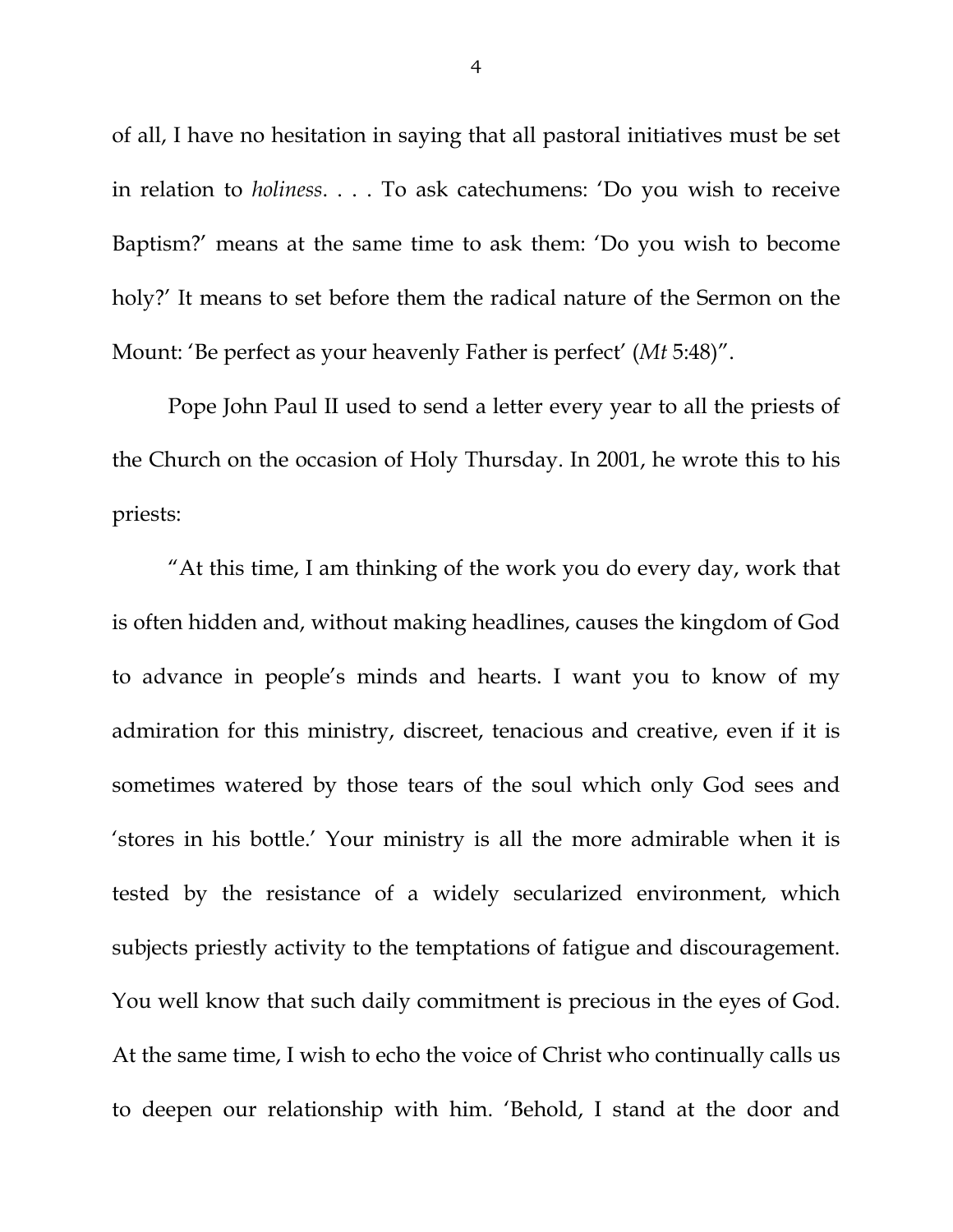knock' (Rev. 3:20)."1 Referring to his Apostolic Letter that I mentioned earlier, the Pope continued, "In *Novo Millennio Ineunte* I indicated the commitment to holiness as the first element of all wise pastoral 'planning.' It is the basic task of all believers, so how much more it must be for us!"2

 The practical steps on the path to holiness applicable to all the Christian faithful involve following a basic plan of life. Some of these steps require daily application, such as praying a Morning Offering at the beginning of the day, the Angelus at 12:00 and 6:00 o'clock, grace before meals, an examination of conscience, an act of contrition and a prayer of thanksgiving at bedtime. Praying the Rosary, doing acts of penance, giving to charity and reading the Bible and other spiritual books should be done on a regular basis, if not daily. Everyone must participate in Mass and receive the Holy Eucharist at least once a week on Sunday to be nourished in the faith and strengthened in the bonds of communion with the Body of Christ, but many people attend Mass every day, especially during Lent, in order to obtain its bountiful graces and support for daily life. In my opinion, going to the Sacrament of Penance to confess and be absolved of our sins is something that we should do at least monthly to be reconciled with God and with His Church.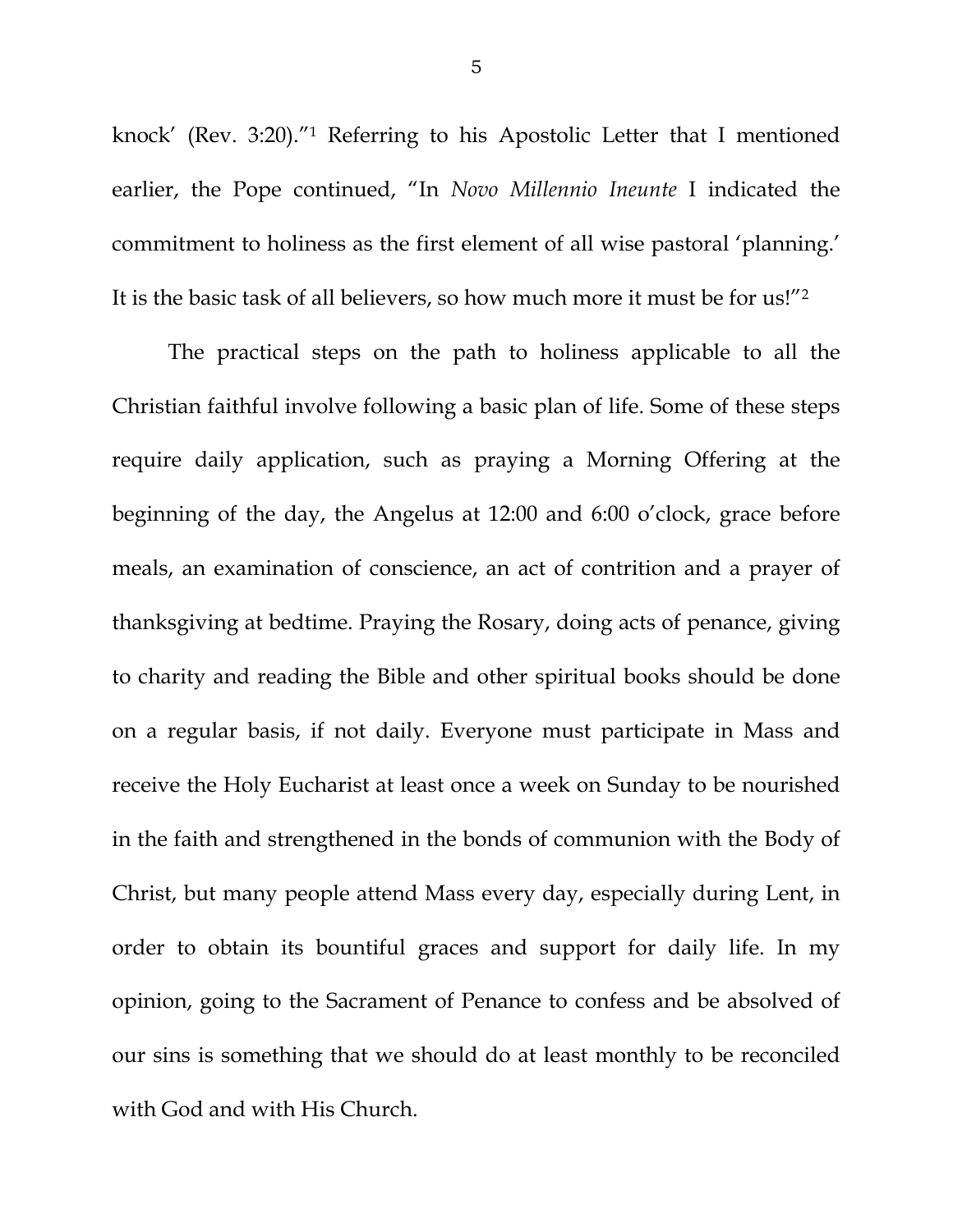The path to holiness does not stop with specifically religious and spiritual activities, but extends into our daily lives at home, at school and at work. While the "universal call the holiness" was highlighted at the Second Vatican Council fifty years ago, St. Frances de Sales wrote almost 400 years ago in his classic spiritual masterpiece, *The Introduction to the Devout Life*, that holiness is possible in all walks of life, under any circumstance and at all times. Whatever the tasks we have to perform in the world we are all called to be saints. Holiness is not the prerogative of the monks, nuns and parish priests, but of all. Everyone is called to live a life of holiness. Every human being is called to enter into living, loving and vibrant relationship with God, each according to his or her status in life.

As I appoint a priest from France as your new Pastor, I note that Pope Benedict XVI held up for us St. John Vianney as an exemplar and the epitome of parish priests. Appointed pastor of the parish of Ars in France, a town of 230 people, Vianney came to be known internationally, and people from distant places began traveling to consult him as early as 1827. By 1855, the number of pilgrims had reached twenty thousand a year. During the last ten years of his life, he spent sixteen to eighteen hours a day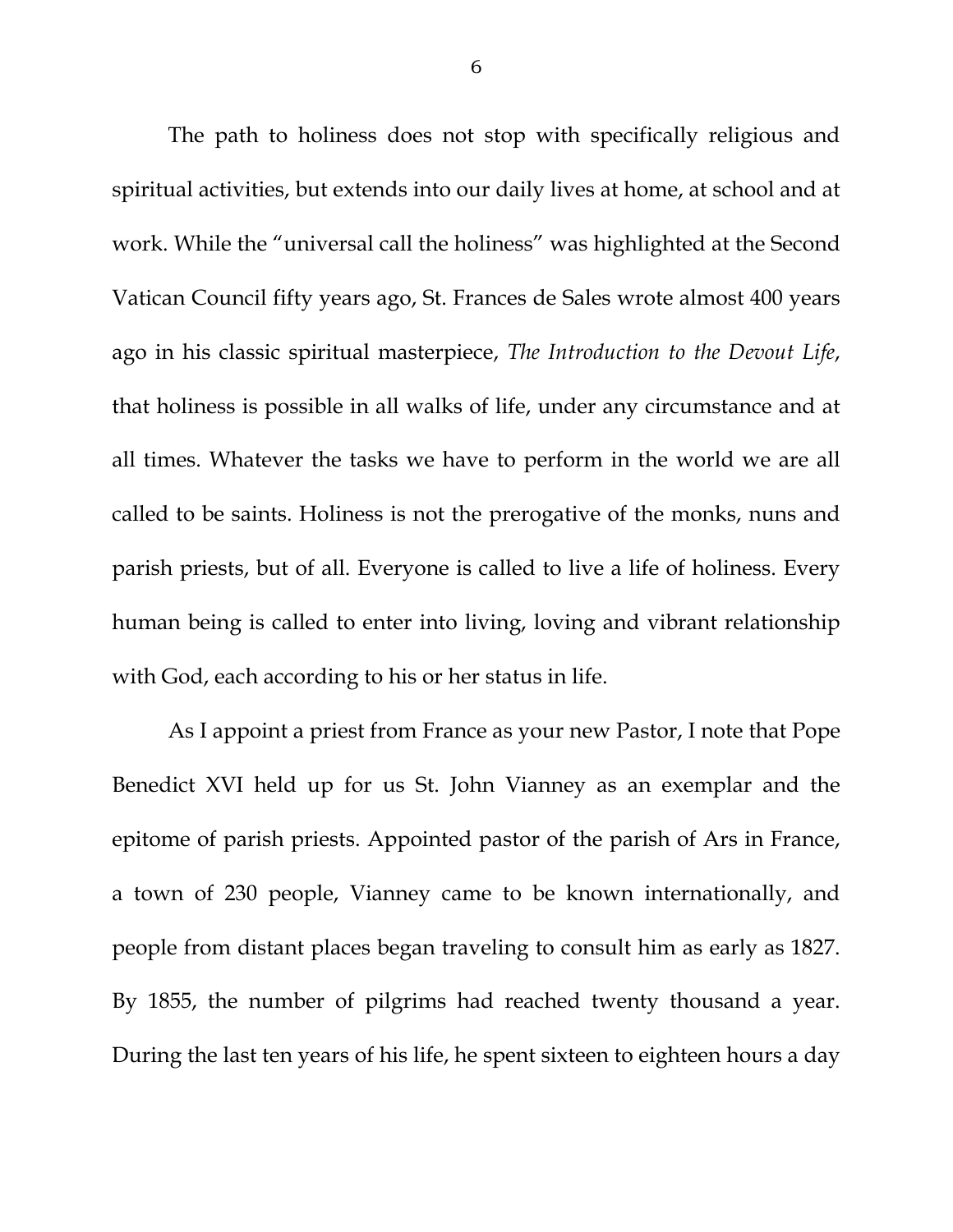in the confessional. His life calls us to a renewed appreciation for the Sacrament of Reconciliation.

In his letter proclaiming 2009 as the Year for Priests, Pope Benedict XVI wrote, "'*The priesthood is the love of the heart of Jesus,'* the saintly Curé of Ars would often say. This touching expression makes us reflect, first of all, with heartfelt gratitude on the immense gift which priests represent, not only for the Church, but also for humanity itself. I think of all those priests who quietly present Christ's words and actions each day to the faithful and to the whole world, striving to be one with the Lord in their thoughts and their will, their sentiments and their style of life. How can I not pay tribute to their apostolic labors, their tireless and hidden service, their universal charity? And how can I not praise the courageous fidelity of so many priests who, even amid difficulties and incomprehension, remain faithful to their vocation as 'friends of Christ,' whom he has called by name, chosen and sent?"3

In his homily at the Chrism Mass this past March in St. Peter's Basilica, Pope Francis said, "Dear lay faithful, be close to your priests with affection and with your prayers, that they may always be shepherds according to God's heart. Dear priests, may God the Father renew in us the